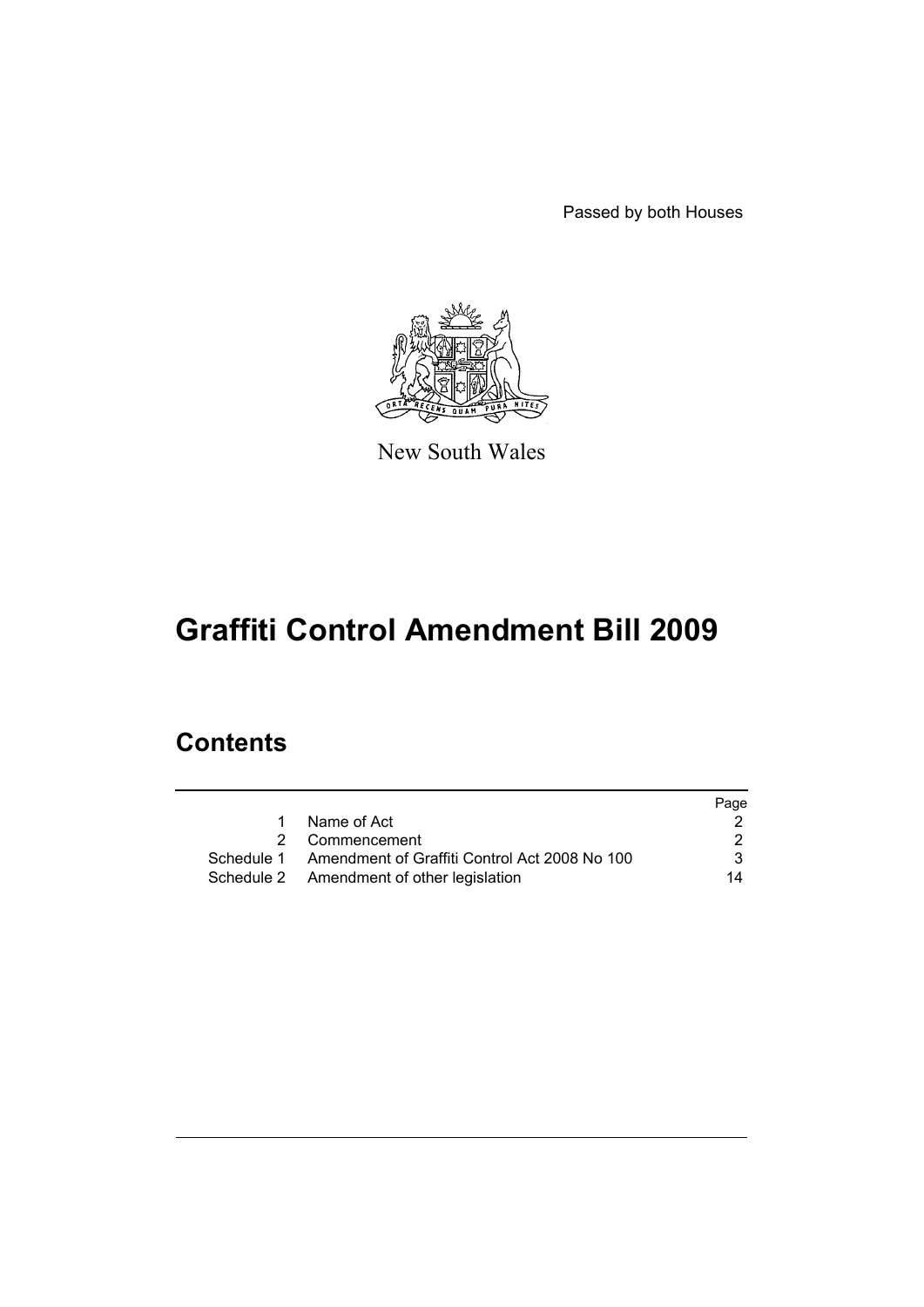*I certify that this PUBLIC BILL, which originated in the LEGISLATIVE COUNCIL, has finally passed the LEGISLATIVE COUNCIL and the LEGISLATIVE ASSEMBLY of NEW SOUTH WALES.*

*Legislative Council 2009* *Clerk of the Parliaments*



New South Wales

# **Graffiti Control Amendment Bill 2009**

Act No , 2009

An Act to amend the *Graffiti Control Act 2008* and related legislation to make further provision with respect to the minimisation and control of graffiti.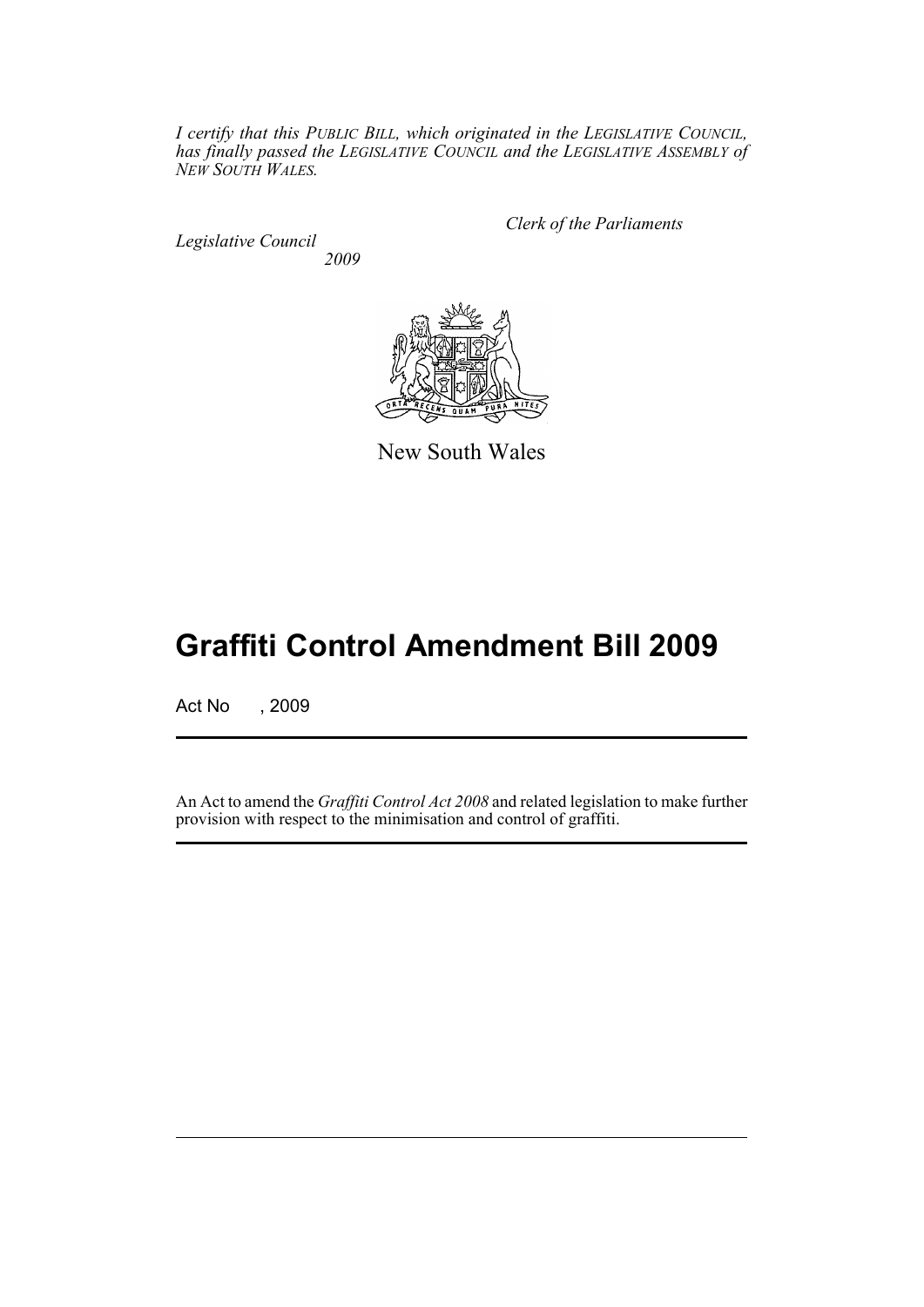# <span id="page-2-0"></span>**The Legislature of New South Wales enacts:**

## **1 Name of Act**

This Act is the *Graffiti Control Amendment Act 2009*.

# <span id="page-2-1"></span>**2 Commencement**

- (1) This Act commences on the date of assent, except as provided by subsection  $(2)$ .
- (2) Schedule 1 [7] and Schedule 2.1–2.3 commence on a day or days to be appointed by proclamation.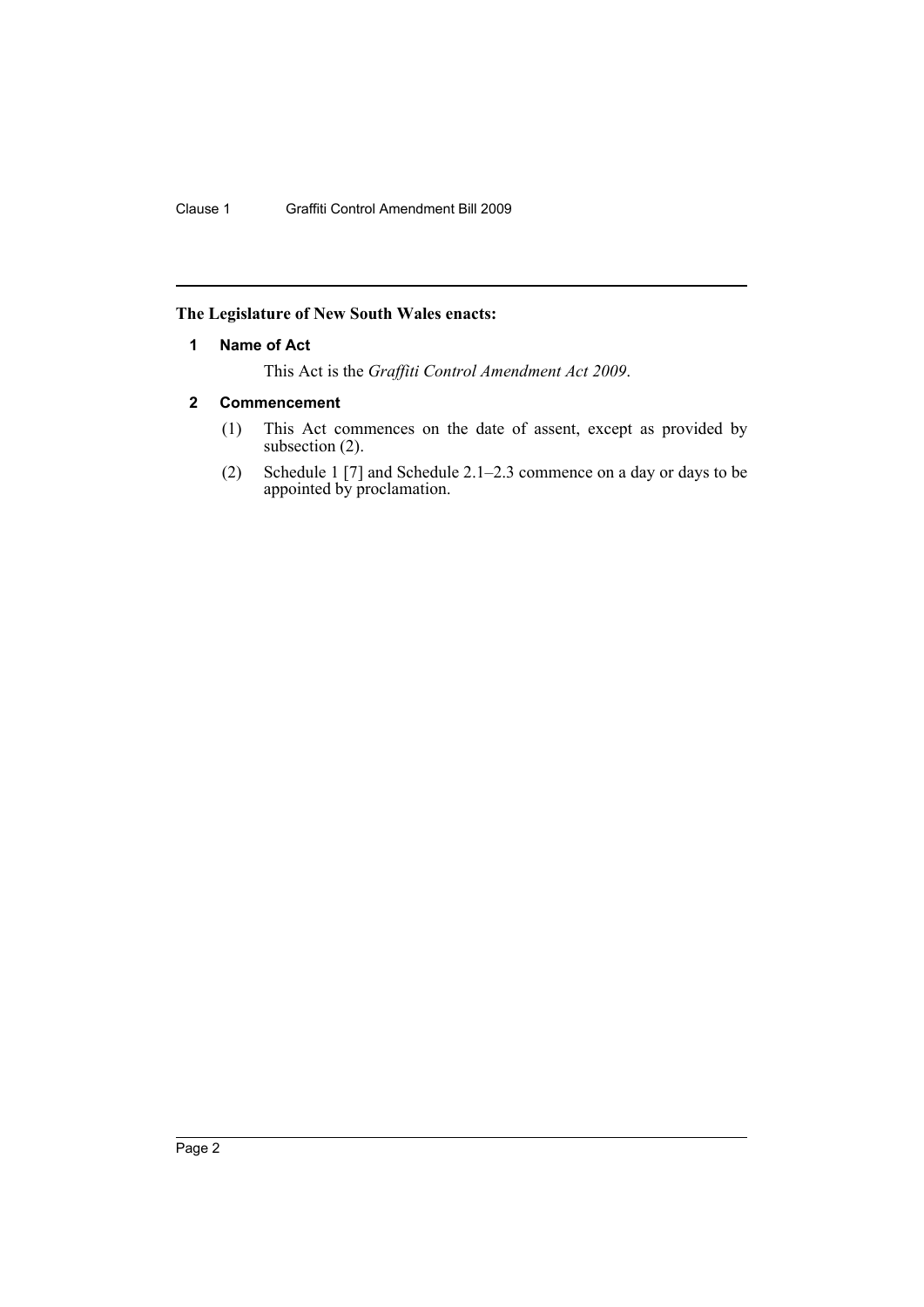Amendment of Graffiti Control Act 2008 No 100 Schedule 1

# <span id="page-3-0"></span>**Schedule 1 Amendment of Graffiti Control Act 2008 No 100**

# **[1] Section 3 Definitions**

Insert in alphabetical order in section 3 (1): *exercise* a function includes perform a duty. *function* includes a power, authority or duty.

# **[2] Section 4 Damaging or defacing property by means of graffiti implement**

Omit "6 months" from the maximum penalty for section 4 (1). Insert instead "12 months".

# **[3] Section 5 Possession of graffiti implement**

Omit "3 months" from the maximum penalty for section 5 (1). Insert instead "6 months".

# **[4] Part 3, heading**

Insert "**, supply, possession**" after "**Sale**".

# **[5] Sections 8A and 8B**

Insert after section 8:

# **8A Supply of spray paint cans to persons under 18**

- (1) A person who supplies a spray paint can to a person under the age of 18 years is guilty of an offence. Maximum penalty: 10 penalty units.
- (2) It is a defence (proof of which lies on the person supplying the spray paint can) to a prosecution for an offence under this section that:
	- (a) the person believed on reasonable grounds that the recipient intended to use the spray paint can for a defined lawful purpose, being the lawful pursuit of an occupation, education or training, or
	- (b) the supply occurred in a public place and the person believed on reasonable grounds that the recipient intended to use the spray paint can at or in the immediate vicinity of the place where the supply occurred for another defined lawful purpose, or
	- (c) the supply occurred in a private place and the person believed on reasonable grounds that the recipient intended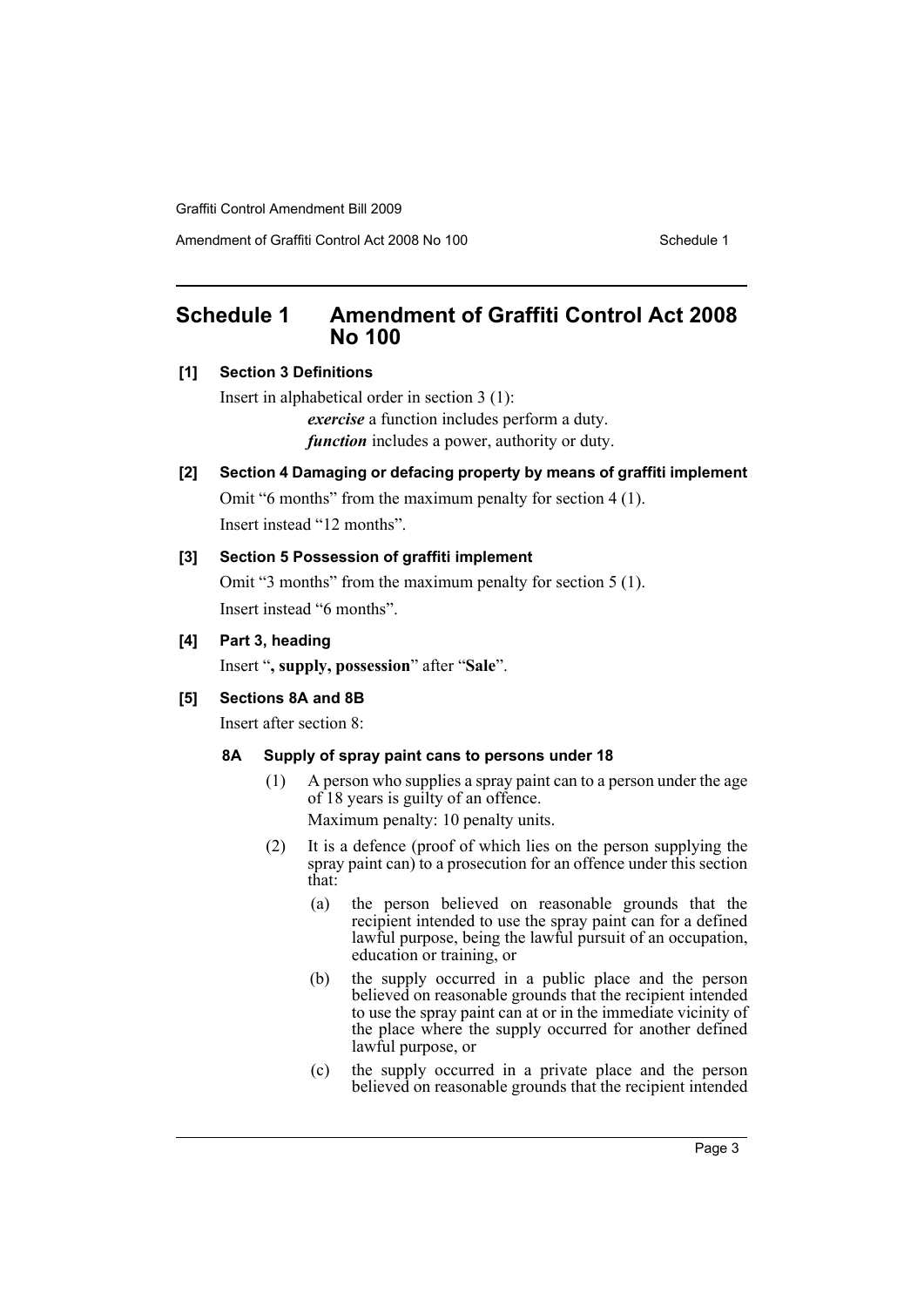Schedule 1 Amendment of Graffiti Control Act 2008 No 100

to use the spray paint can at or in the immediate vicinity of the place where the supply occurred for an activity that does not constitute an offence against this Act or any other law.

- (3) In this section, a *defined lawful purpose* is:
	- (a) the lawful pursuit of an occupation, education or training, or
	- (b) any artistic activity that does not constitute an offence against this Act or any other law, or
	- (c) any construction, renovation, restoration or maintenance activity that does not constitute an offence against this Act or any other law, or
	- (d) any other purpose authorised by the regulations.
- (4) The regulations may provide that this section does not apply to or in relation to any specified class or description of spray paint can.
- (5) In this section:

*private place* means any place that is not a public place.

#### *public place* means:

- (a) a place (whether or not covered by water), or
- (b) a part of premises,

that is open to the public, or is used by the public whether or not on payment of money or other consideration, whether or not the place or part is ordinarily so open or used and whether or not the public to whom it is open consists only of a limited class of persons, but does not include the premises of a school or other educational establishment.

#### **8B Possession of spray paint cans by persons under 18**

- (1) A person under the age of 18 years who is in possession of a spray paint can in a public place is guilty of an offence. Maximum penalty: 10 penalty units or imprisonment for 6 months.
- (2) It is a defence (proof of which lies on the person in possession of the spray paint can) to a prosecution for an offence under this section that the person:
	- (a) had the spray paint can in his or her possession for a defined lawful purpose, being the lawful pursuit of an occupation, education or training, or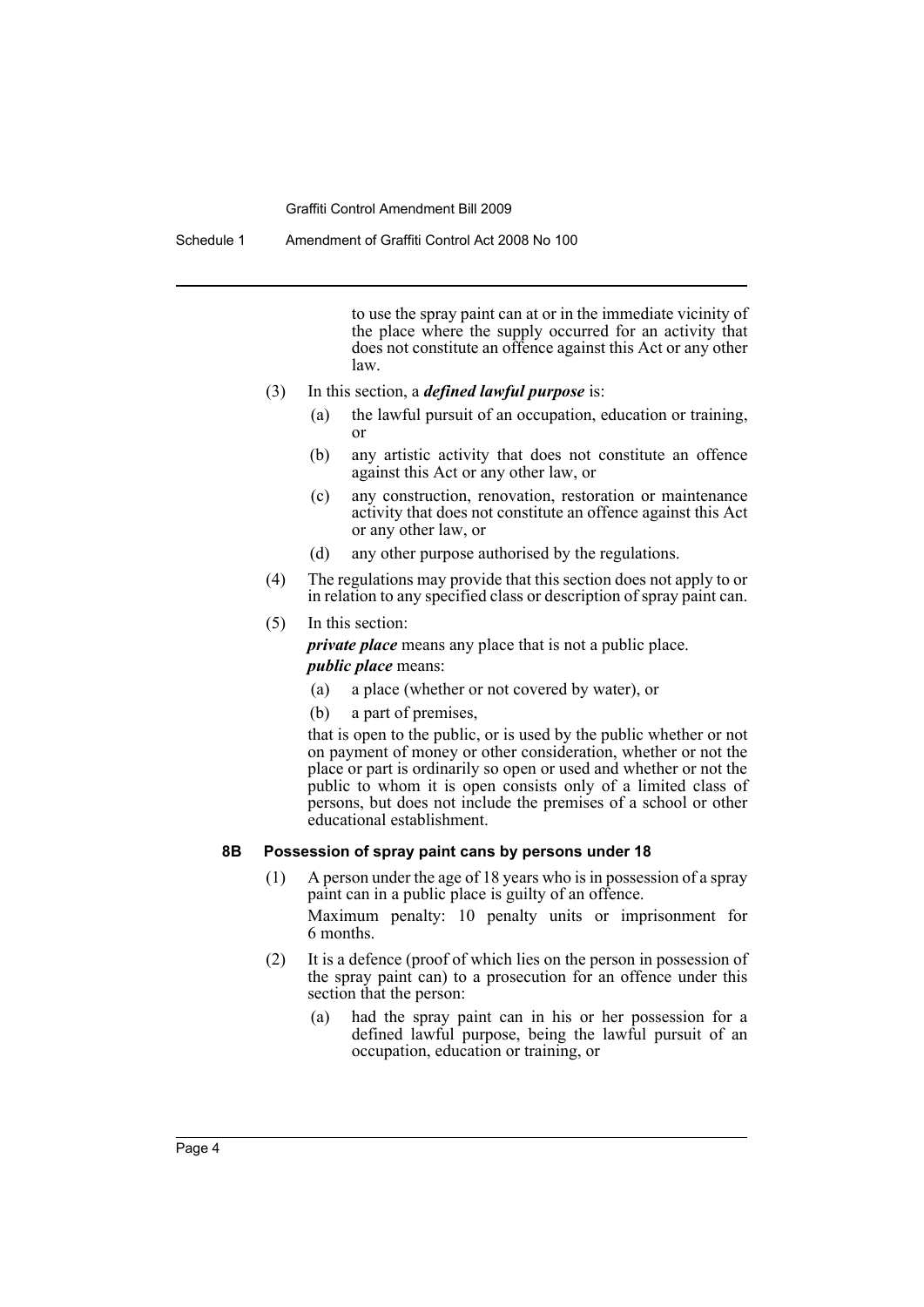Amendment of Graffiti Control Act 2008 No 100 Schedule 1

- (b) had the spray paint can in his or her possession for another defined lawful purpose and was at or in the immediate vicinity of the place where the spray paint can was being used or intended to be used for that defined lawful purpose.
- (3) In this section, a *defined lawful purpose* is:
	- (a) the lawful pursuit of an occupation, education or training, or
	- (b) any artistic activity that does not constitute an offence against this Act or any other law, or
	- (c) any construction, renovation, restoration or maintenance activity that does not constitute an offence against this Act or any other law, or
	- (d) any other purpose authorised by the regulations.
- (4) The regulations may provide that this section does not apply to or in relation to any specified class or description of spray paint can.
- (5) A court that convicts a person of an offence under this section must not sentence the person to imprisonment unless the person has previously been convicted of an offence under this section, or under section 4 or 5 (or under a repealed provision of the *Summary Offences Act 1988* that corresponded to section 4 or 5), on so many occasions that the court is satisfied that the person is a serious and persistent offender and is likely to commit such an offence again.

**Note.** The corresponding provisions of the *Summary Offences Act 1988* to sections 4 and 5, before their repeal by this Act, were sections 10A and 10B.

(6) In this section:

*public place* means:

- (a) a place (whether or not covered by water), or
- (b) a part of premises,

that is open to the public, or is used by the public whether or not on payment of money or other consideration, whether or not the place or part is ordinarily so open or used and whether or not the public to whom it is open consists only of a limited class of persons, but does not include the premises of a school or other educational establishment.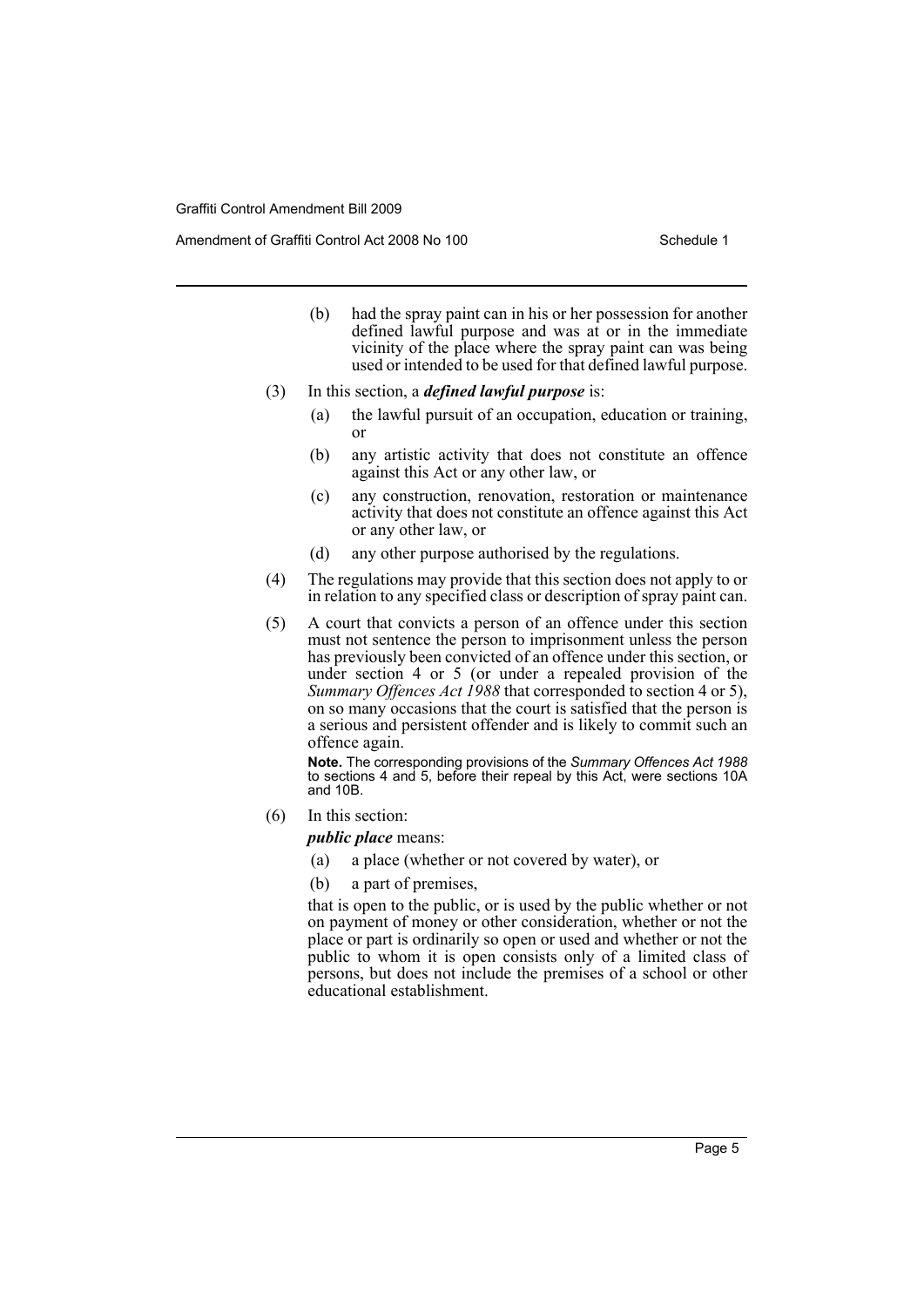Schedule 1 Amendment of Graffiti Control Act 2008 No 100

#### **[6] Section 9 Confiscation of spray paint cans from minors**

Omit "unless the person satisfies the officer that the person has the spray paint can in his or her possession for a purpose that is not unlawful" from section  $9(1)$ .

Insert instead "unless the person satisfies the officer that the person's possession of the spray paint can does not constitute an offence under this Act".

#### **[7] Part 3A**

Insert after Part 3:

# **Part 3A Community clean up work**

#### **9A Definitions**

In this Part:

*adult offender* means an offender who is not a child offender.

*assigned officer* in respect of a community clean up order means the assigned officer under the *Children (Community Service Orders) Act 1987* or the *Crimes (Administration of Sentences) Act 1999*, as the case requires.

*child offender* means an offender in relation to a graffiti offence who:

- (a) was under the age of 18 years when the graffiti offence was committed, and
- (b) was under the age of 21 years when charged before a court with the graffiti offence.

*community clean up order* means an order under this Part requiring a person to perform community clean up work.

## *community clean up work*—see section 9C.

*graffiti offence* means an offence under this Act.

*offender* means a person who has pleaded guilty to a graffiti offence in a court or who has been found guilty of or convicted of a graffiti offence by a court.

#### **9B Making of order for community clean up work**

- (1) A court that imposes a fine on an offender for a graffiti offence may make an order requiring the offender to perform community clean up work in order to satisfy the amount of the fine.
- (2) A community clean up order may be made by the court at the time that the fine is imposed or at a later time.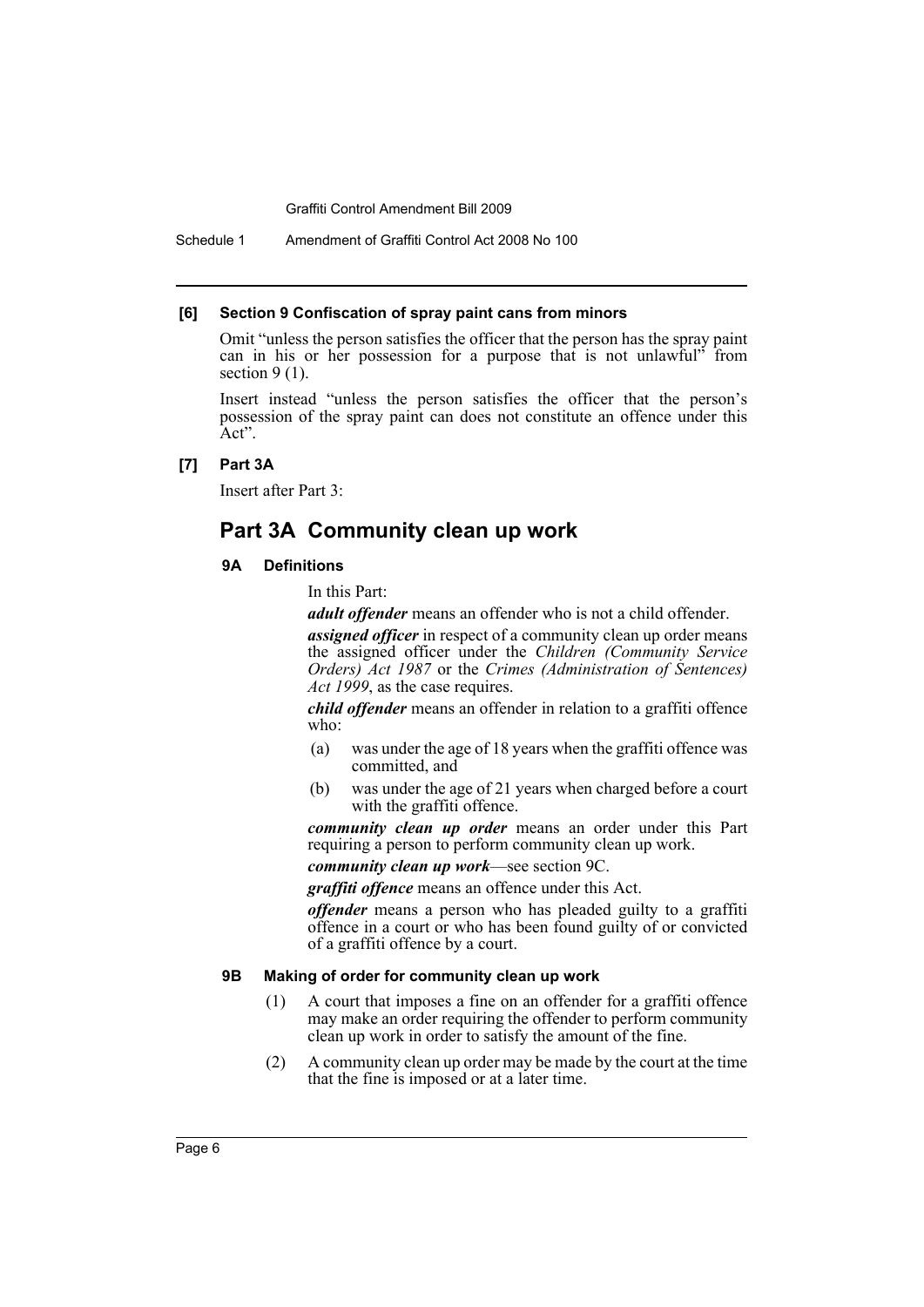Amendment of Graffiti Control Act 2008 No 100 Schedule 1

- (3) A community clean up order may be made even if part of the fine has been paid (in which case it applies to the part of the fine that remains unpaid).
- (4) However, a community clean up order is not to be made in respect of a fine if it has been fully paid or the matter has been referred to the State Debt Recovery Office for the making of a court fine enforcement order under the *Fines Act 1996*. **Note.** A matter can be referred to the State Debt Recovery Office for the making of a court fine enforcement order if the fine has not been paid by the due date.

## **9C Community clean up work—meaning**

- (1) In this Part, *community clean up work* means any community service work under the *Children (Community Service Orders) Act 1987* or the *Crimes (Administration of Sentences) Act 1999* that is approved by the relevant Minister as community clean up work for the purposes of this Act.
- (2) The relevant Minister is:
	- (a) in the case of a community clean up order made in respect of a child offender, the Minister administering the *Children (Community Service Orders) Act 1987*, or
	- (b) in the case of a community clean up order made in respect of an adult offender, the Minister administering the *Crimes (Administration of Sentences) Act 1999*.

#### **9D Order to be made only if offender suitable and community clean up work available**

- (1) A court must not make a community clean up order unless satisfied, following consultation with an authorised officer, that:
	- (a) the offender is a suitable person for community clean up work and, in the case of a child offender, is sufficiently mature to perform community clean up work, and
	- (b) arrangements exist for persons who reside in the area in which the offender resides or intends to reside for the offender to perform community clean up work, and
	- (c) community clean up work can be provided in accordance with those arrangements.
- (2) In deciding whether to make a community clean up order, the court must have regard to whether the offender is willing to participate in community clean up work.
- (3) For the purposes of this section, an *authorised officer* means: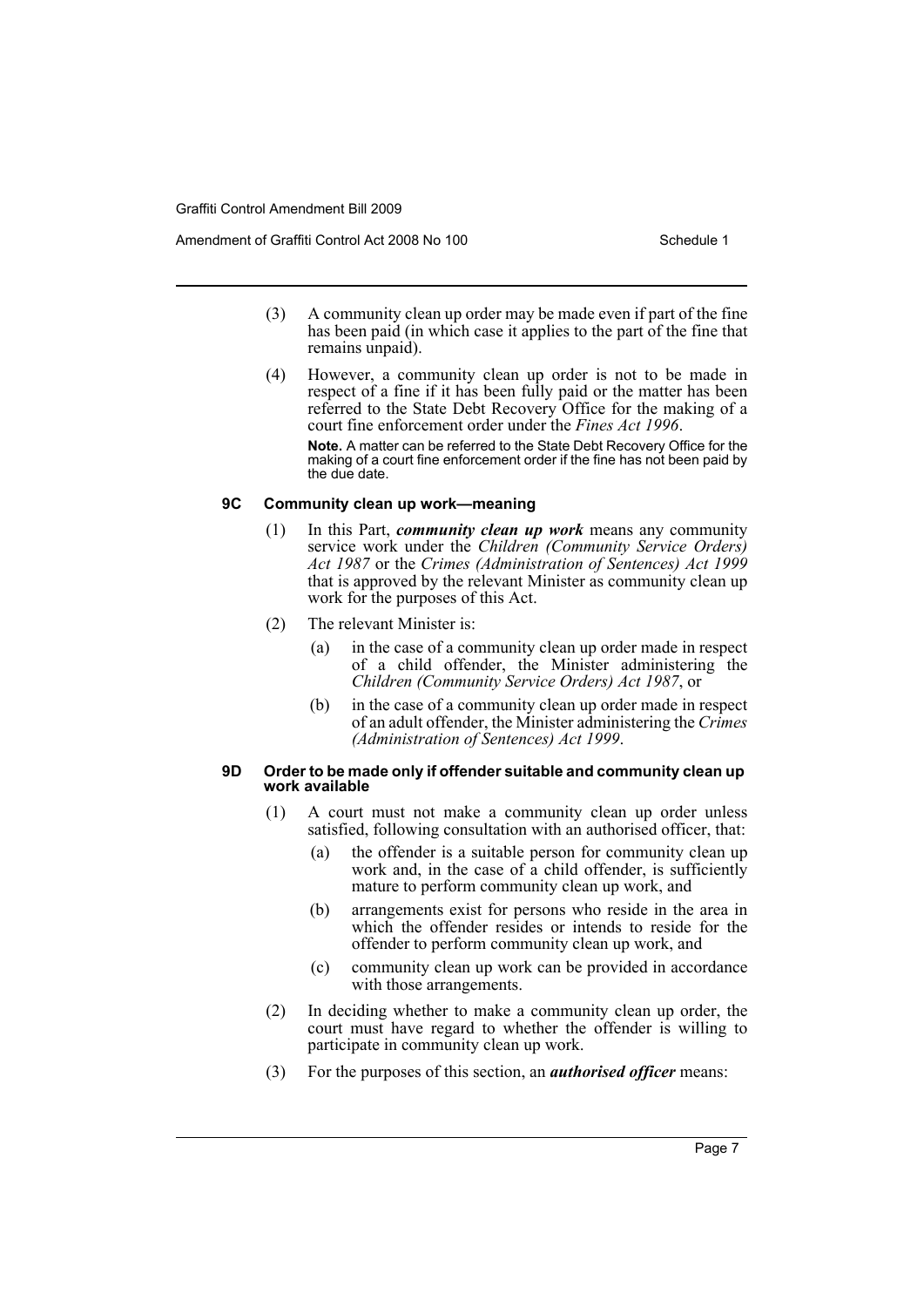Schedule 1 Amendment of Graffiti Control Act 2008 No 100

- (a) in respect of an adult offender—the Commissioner of Corrective Services, Department of Justice and Attorney General or an officer of the Department authorised by the Commissioner to exercise the functions of an authorised officer under this section, or
- (b) in respect of a child offender—the Director-General of the Department of Human Services or an officer of the Department authorised by the Director-General to exercise the functions of an authorised officer under this section.

#### **9E Notice of order**

- (1) As soon as practicable after making a community clean up order, the court is to cause written notice of the order to be given to the following persons:
	- (a) the offender,
	- (b) if the offender is an adult offender—the Commissioner of Corrective Services, Department of Justice and Attorney General,
	- (c) if the offender is a child offender—the Director-General of the Department of Human Services,
	- (d) if the offender is a child offender and the order is made by a court other than the Children's Court—the registrar of the Children's Court.
- (2) The notice must include the following information:
	- (a) the place at which, or person to whom, the offender must present himself or herself, in person, for the purpose of enabling the administration of the order to be commenced,
	- (b) the period within which the offender must so present himself or herself.
- (3) A community clean up order is not invalidated by a failure to comply with this section.

#### **9F Explanation of nature and effect of order**

- (1) A court that makes a community clean up order in respect of an offender must explain, or cause to be explained, to the offender (in language likely to be readily understood by the offender):
	- (a) the requirements to be complied with by the offender under the order, and
	- (b) the consequences that may follow if the offender fails to comply with those requirements, and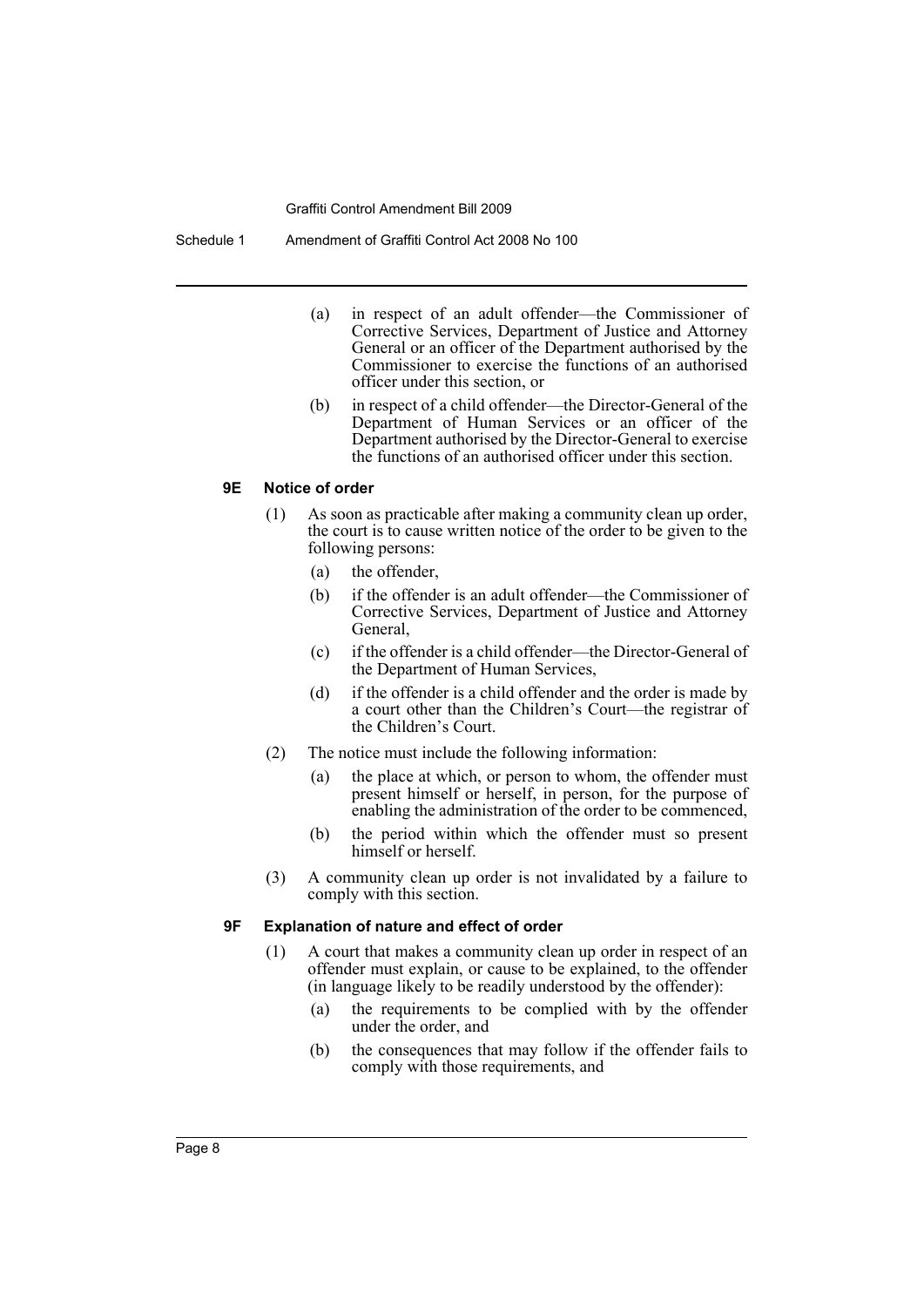- (c) the fact that the order may also be satisfied by payment of the fine.
- (2) A community clean up order is not invalidated by a failure to comply with this section.

#### **9G Number of hours of community clean up work**

- (1) The number of hours of community clean up work, specified in a community clean up order, to be performed by the offender is to be calculated at the rate of 1 hour for each \$30 of the amount of the fine (or that part of the fine that is unpaid).
- (2) The number of hours specified in any one order is additional to any number of hours of community clean up work or community service work required to be performed by the offender under any other order. Accordingly, any limit on the total number of hours of community service work that a person may be required to perform at any one time under another Act does not apply to any hours required to be performed by an offender under a community clean up order.

#### **9H Offender must participate in graffiti prevention program**

- (1) The community clean up work that an offender is directed to do by the assigned officer under the community clean up order must, if practicable, include at least 2 hours participation in a graffiti prevention program.
- (2) For the purposes of this section, a *graffiti prevention program* means a personal development, education or other program the object of which is to prevent offenders from engaging in unlawful graffiti activities.
- (3) An offender cannot be required by a community clean up order to participate in any personal development, education or other program that is not a graffiti prevention program.

#### **9I Satisfaction of fine by community clean up work**

- (1) If an offender who is subject to a community clean up order duly complies with the order, the fine concerned is taken to be satisfied.
- (2) If an offender who is subject to a community clean up order duly performs part of the number of hours of community clean up work to be performed under the order, the fine concerned is taken to be satisfied by the amount calculated at the rate of \$30 for each hour of community clean up work actually performed.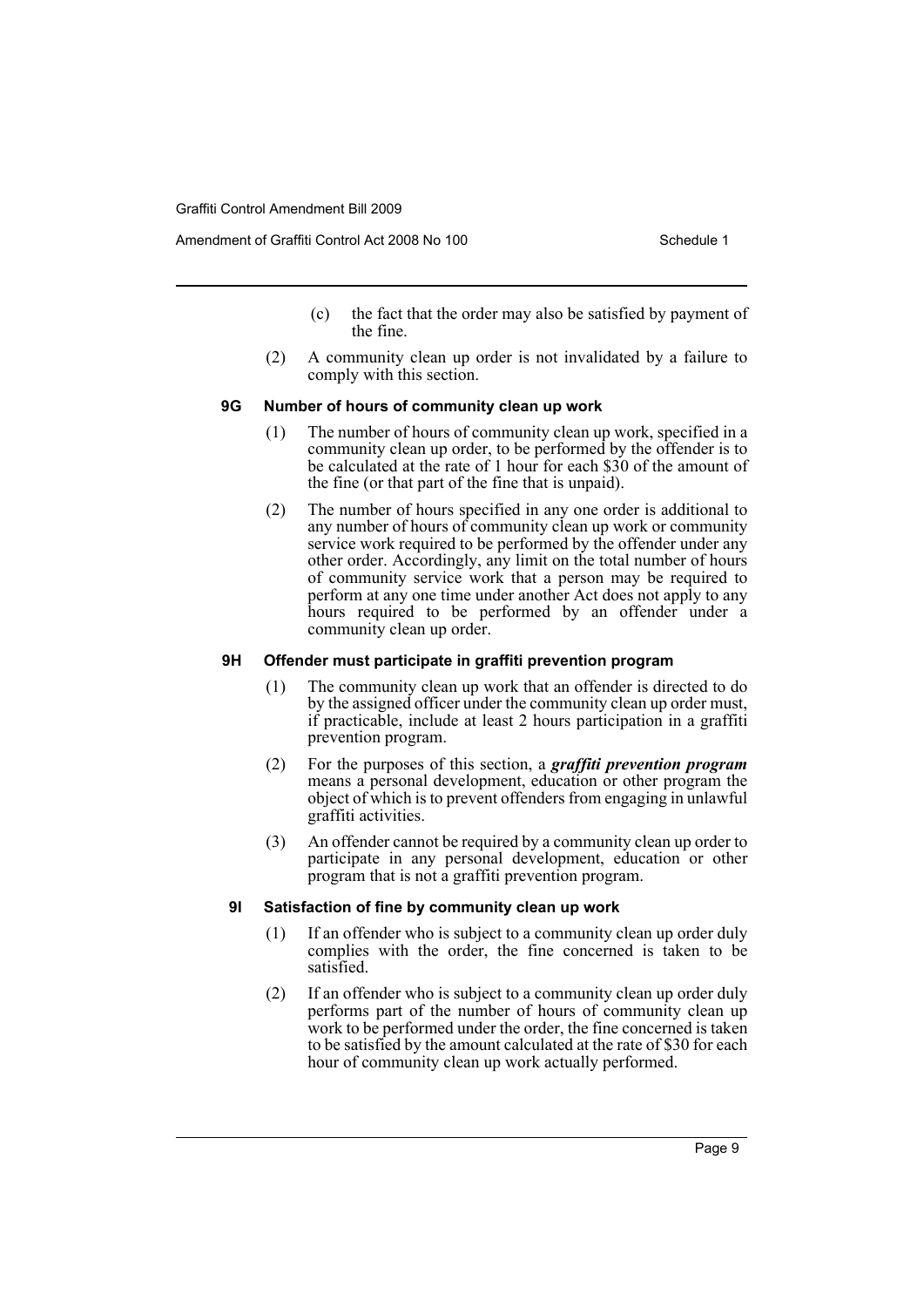Schedule 1 Amendment of Graffiti Control Act 2008 No 100

#### **9J Satisfaction of orders by payment**

- (1) If an offender who is subject to a community clean up order duly pays the fine (or the unsatisfied balance of the fine having regard to the number of hours of community clean up work already performed) the order is taken to be satisfied.
- (2) A community clean up order ceases to be in force when it is satisfied.

#### **9K Revocation of community clean up order**

- (1) A court may revoke a community clean up order if it is satisfied, following a report by the assigned officer in respect of the community clean up order, that the offender who is the subject of the order:
	- (a) has failed to report for work under the order within the period of 3 months after being required to do so by the order, or
	- (b) has failed to report for work under the order within any period of 3 months, or
	- (c) has failed to comply with the requirements of the order, or
	- (d) is not capable of performing the work under the order, or
	- (e) is not suitable to be engaged in the work under the order.
- (2) A court may also revoke a community clean up order on the request of the offender subject to the order if satisfied that it would be in the interests of justice to revoke the order.
- (3) A court may revoke a community clean up order in the absence of the offender subject to the order.
- (4) However, a court is not to revoke a community clean up order unless satisfied that the offender has been given notice of the application for revocation and an opportunity to make submissions in respect of the application.
- (5) A court may, when revoking an order, also revoke other community clean up orders that have been made against the offender.
- (6) A community clean up order may be revoked by the court that made it or by a court of like or superior jurisdiction.
- (7) A community clean up order in respect of which the Children's Court is the supervising court may be revoked by the Children's Court even though the Children's Court did not make the order.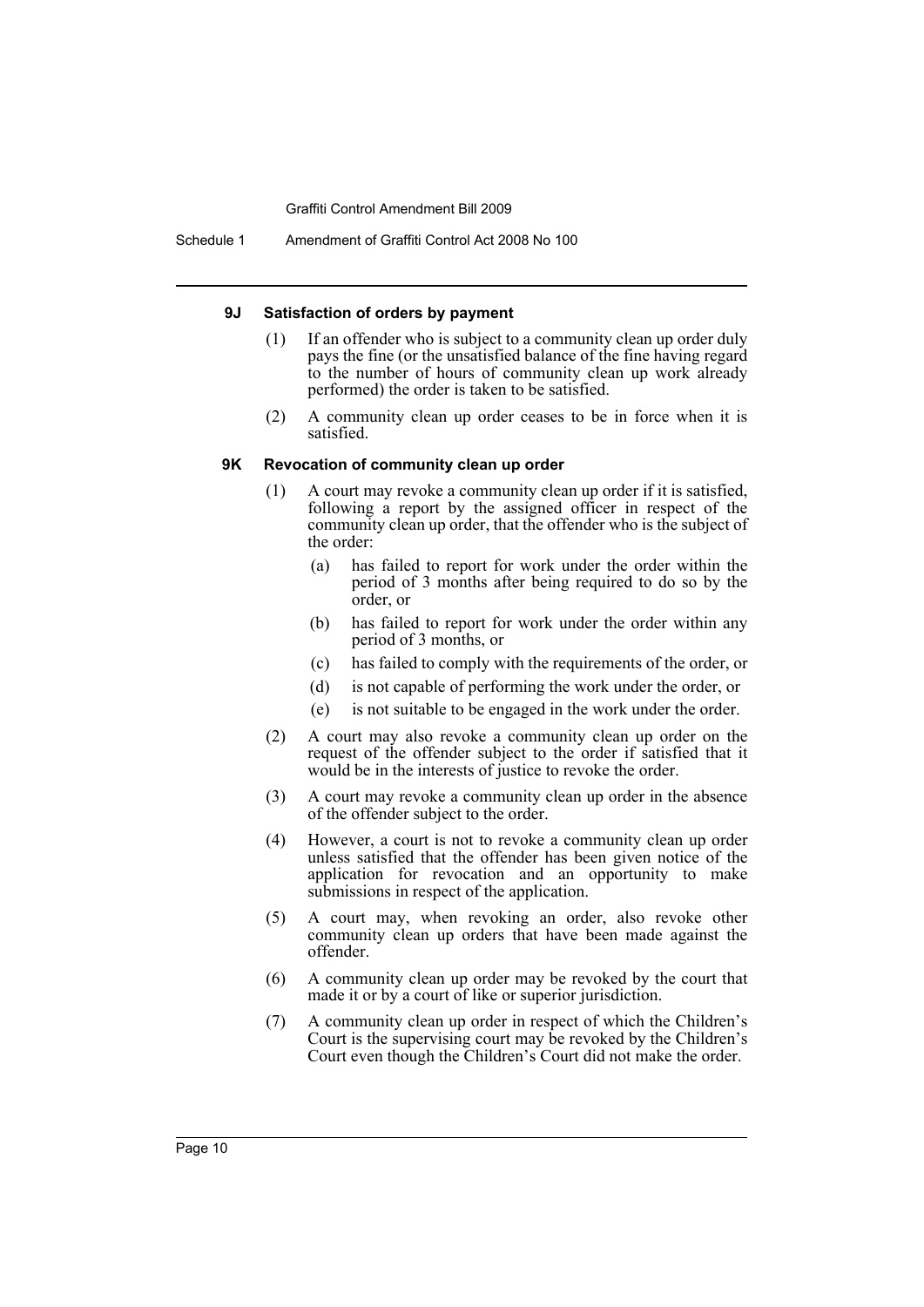Amendment of Graffiti Control Act 2008 No 100 Schedule 1

# **9L Effect of appeal against conviction or sentence**

- (1) If a finding of guilt, conviction, or sentence in respect of a graffiti offence is quashed, annulled or set aside, any community clean up order made in respect of the fine imposed for the offence is revoked.
- (2) If a fine imposed by a court is varied, the court that varies the fine may revoke or vary any community clean up order made in respect of the fine. In such a case, the court may exercise any functions that could have been exercised by the court that imposed the fine.

# **9M Notice of revocation or variation of community clean up order**

A court that revokes or varies a community clean up order is to cause notice of the revocation or variation to be given to the following persons:

- (a) the offender,
- (b) the offender's assigned officer,
- (c) if the offender is a child offender and the court is not the Children's Court—the registrar of the Children's Court.

# **9N No appeals against order**

An appeal does not lie in respect of the making of a community clean up order, a failure to make a community clean up order or the revocation or variation of a community clean up order.

# **9O Registrar of court may exercise functions of court**

- (1) The functions of a court under this Part with respect to the making of a community clean up order may be exercised by a registrar of the court, if the offender consents to the making of the order.
- (2) The functions of a court under this Part with respect to the revocation of a community clean up order may be exercised by a registrar of the court.

#### **9P Application of Children (Community Service Orders) Act 1987 to orders made in respect of child offenders**

(1) The *Children (Community Service Orders) Act 1987* applies, subject to this Part, in respect of a community clean up order made in respect of a child offender in the same way as it applies in respect of a children's community service order made in respect of a person to whom that Act applies.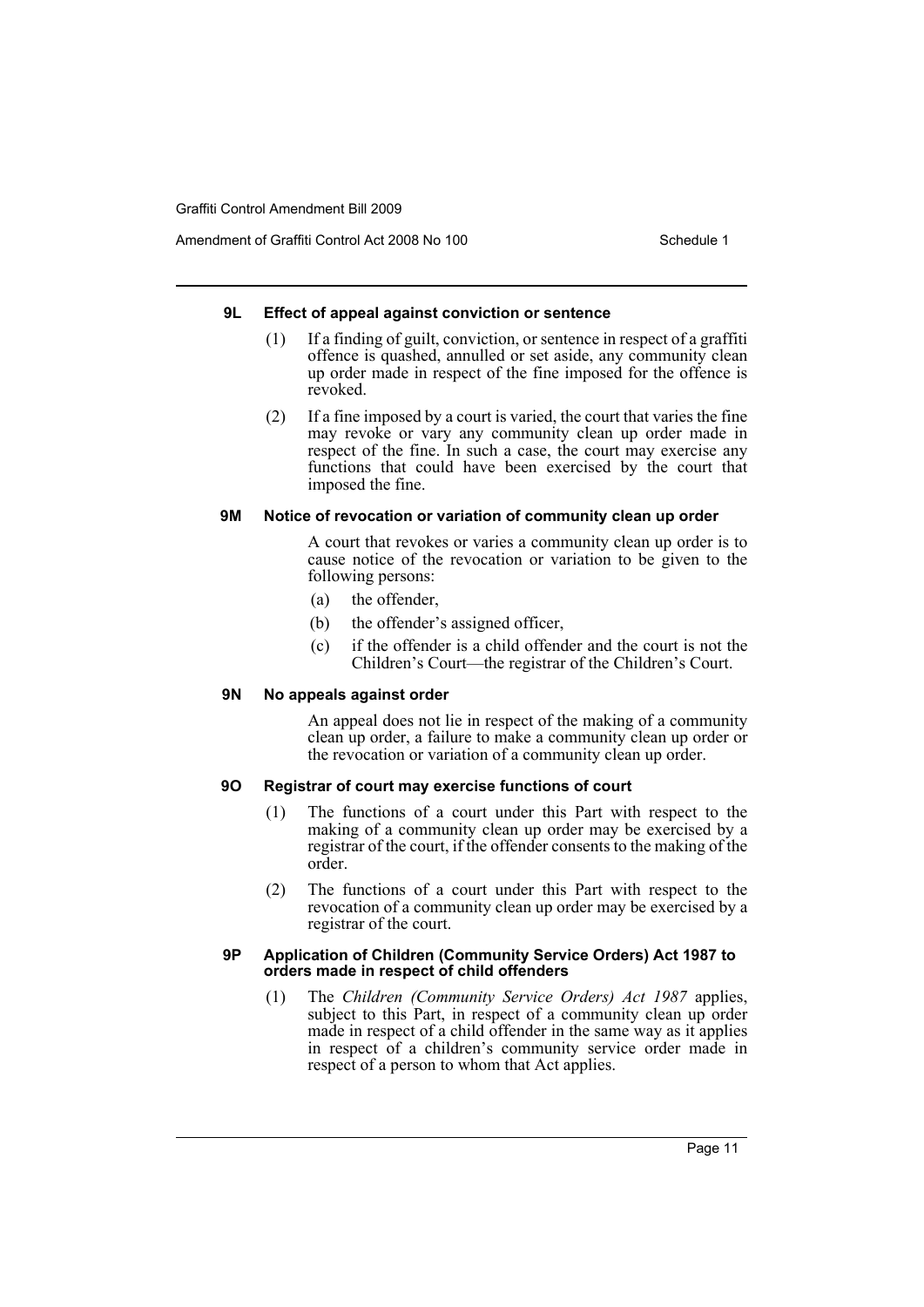Schedule 1 Amendment of Graffiti Control Act 2008 No 100

- (2) The following provisions of the *Children (Community Service Orders) Act 1987* do not apply to a community clean up order:
	- (a) sections 5, 6, 9, 12, 13 and 14, Part 4, and sections 27 and 28,
	- (b) such other provisions of that Act as may be prescribed by the regulations under this Act.

**Note.** The excluded provisions are generally provisions that duplicate, or are inconsistent with, the provisions of this Part.

- (3) The provisions of any regulation made under the *Children (Community Service Orders) Act 1987* apply in respect of a community clean up order to the extent that those provisions have effect for the purposes of provisions of that Act that apply to a community clean up order.
- (4) The regulations under this Act may modify the operation of the *Children (Community Service Orders) Act 1987* or the regulations under that Act in respect of a community clean up order.

#### **9Q Application of sentencing legislation to orders made in respect of adult offenders**

- (1) The *Crimes (Sentencing Procedure) Act 1999* and the *Crimes (Administration of Sentences) Act 1999* apply, subject to this Part, in respect of a community clean up order made in respect of an adult offender in the same way as they apply in respect of a community service order made in respect of a person under the *Crimes (Sentencing Procedure) Act 1999*.
- (2) The following provisions do not apply to a community clean up order:
	- (a) Divisions 2 and 3 of Part 7 and sections 90 (2) (b) and (3), 91, 92 and 93 of the *Crimes (Sentencing Procedure) Act 1999*,
	- (b) sections 113, 114, 115 and 116 of the *Crimes (Administration of Sentences) Act 1999*,
	- (c) such other provisions of the *Crimes (Sentencing Procedure) Act 1999* or the *Crimes (Administration of Sentences) Act 1999* as may be prescribed by the regulations under this Act.

**Note.** The excluded provisions are generally provisions that duplicate, or are inconsistent with, the provisions of this Part.

(3) The provisions of any regulation made under the *Crimes (Sentencing Procedure) Act 1999* or the *Crimes (Administration of Sentences) Act 1999* apply in respect of a community clean up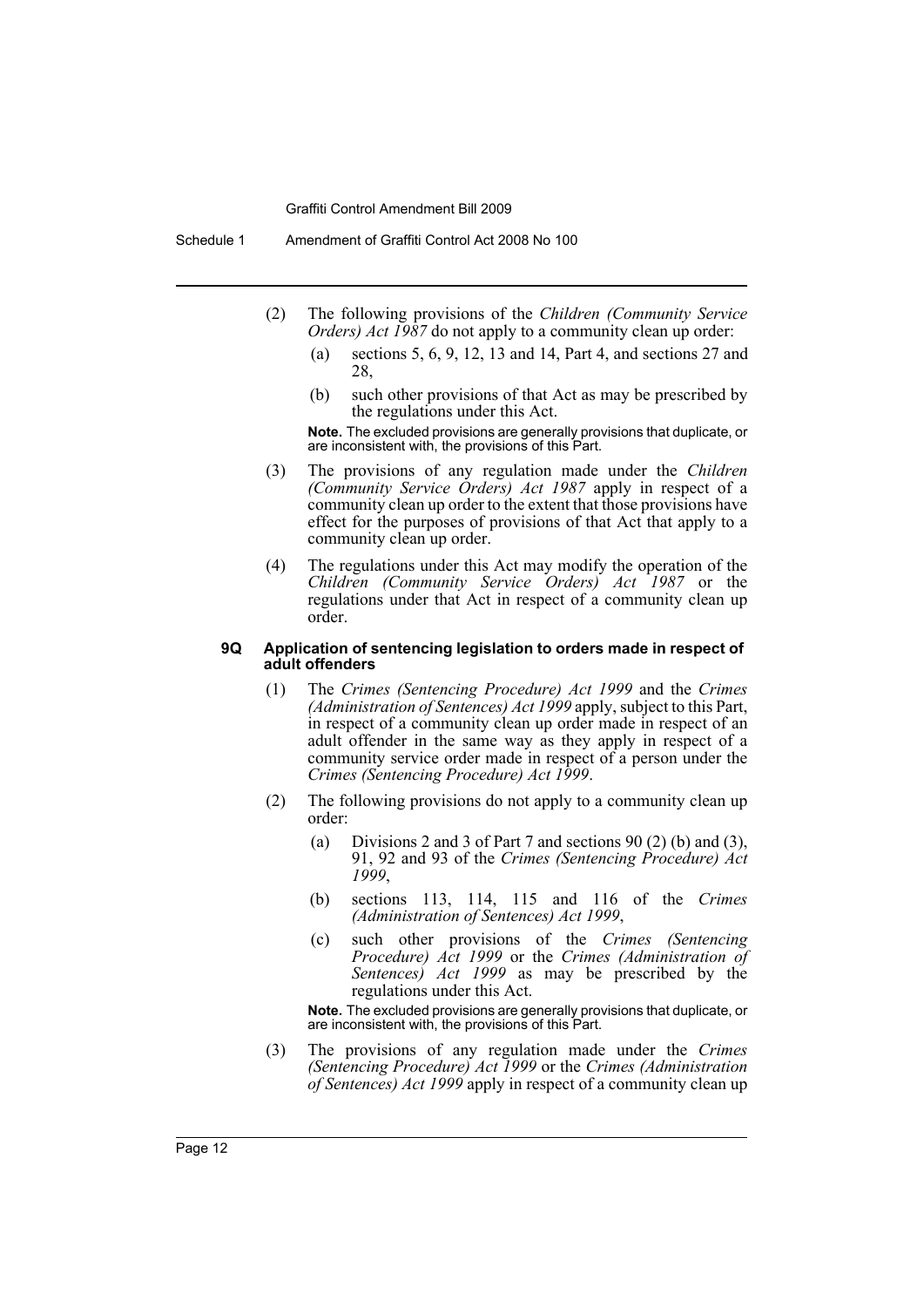Amendment of Graffiti Control Act 2008 No 100 Schedule 1

order to the extent that those provisions have effect for the purposes of provisions of those Acts that apply to a community clean up order.

(4) The regulations under this Act may modify the operation of the *Crimes (Sentencing Procedure) Act 1999*, the *Crimes (Administration of Sentences) Act 1999* or the regulations under those Acts in respect of community clean up orders.

## **9R Regulations**

- (1) The regulations may make further provision for or with respect to community clean up work and community clean up orders.
- (2) The regulations may increase the amount of \$30 mentioned in sections 9G and 9I. If the regulations do so, the reference to the amount of \$30 in those sections is to be construed as a reference to that increased amount.

## **[8] Schedule 1 Savings, transitional and other provisions**

Insert at the end of clause 1 (1):

*Graffiti Control Amendment Act 2009*

# **[9] Schedule 1, Part 3**

Insert after Part 2:

# **Part 3 Provisions consequent on enactment of Graffiti Control Amendment Act 2009**

# **3 Application of amendments**

- (1) An amendment made to this Act by the *Graffiti Control Amendment Act 2009* that increases the penalty for an offence against this Act applies in respect of an offence committed on or after the commencement of the amendment.
- (2) A community clean up order may be made under Part 3A, as inserted by the *Graffiti Control Amendment Act 2009*, in respect of a graffiti offence only if it is committed on or after the commencement of that Part.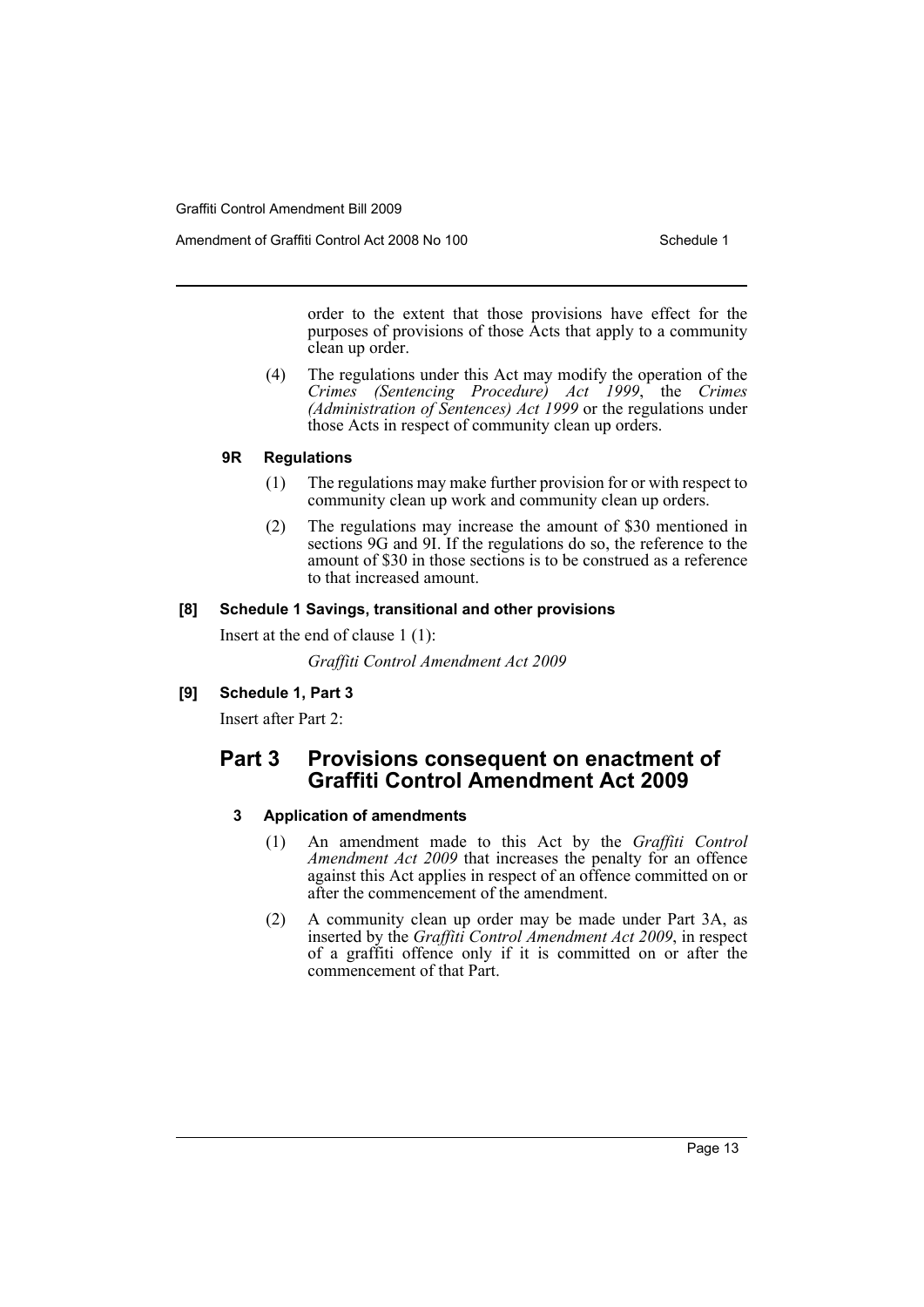# <span id="page-14-0"></span>**Schedule 2 Amendment of other legislation**

# **2.1 Children (Community Service Orders) Act 1987 No 56**

## **[1] Section 16 Assignment of officer by Director-General**

Omit "On receipt of a copy of a children's community service order sent to the Director-General in accordance with section 12 (2) of this Act or section 85 (3) of the *Fines Act 1996*" from section 16 (1).

Insert instead "On receiving notice of the making of a children's community service order".

## **[2] Section 19 Duration of children's community service orders**

Omit "or the *Fines Act 1996*" from section 19 (c).

Insert instead "or, in the case of an order made under another Act, under the Act under which it is made".

# **2.2 Children (Criminal Proceedings) Act 1987 No 55**

#### **Section 33 Penalties**

Insert at the end of section 33  $(5)$  (c):

, or

(d) to make a community clean up order in respect of a fine imposed for an offence under the *Graffiti Control Act 2008*.

# **2.3 Crimes (Administration of Sentences) Act 1999 No 93**

#### **[1] Section 110 Duration of community service order**

Omit section 110 (1) (c). Insert instead:

(c) in the case of a community service order that, under the Act under which it is made, can be satisfied by the payment of a fine, until the order is satisfied in accordance with that Act,

# **[2] Section 111 Assignment of officer by Commissioner**

Omit "On receiving a copy of a community service order sent under section 93 of the *Crimes (Sentencing Procedure) Act 1999* or section 80 of the *Fines Act 1996*".

Insert instead "On receiving notice of the making of a community service order".